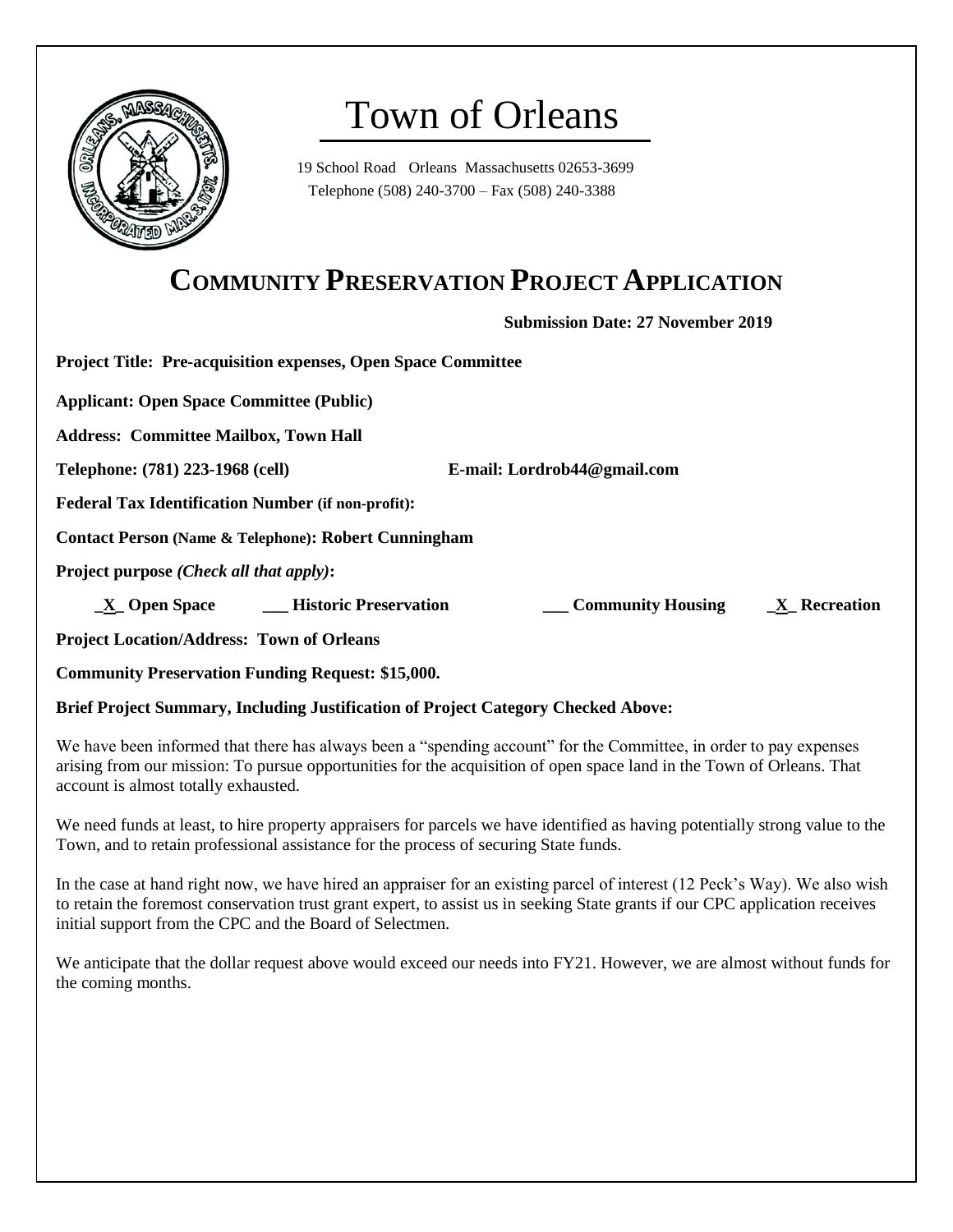**Please attach the following information with all applications:**

- **Detailed Narrative:** A complete and detailed description of the project including goals and objectives, consistency with Community Preservation Act goals, compatibility with the Orleans Community Preservation Plan and the Orleans Comprehensive Long Range Plan, and relevance to the community and its needs.
- **Action Plan and Timeline:** Note the estimated dates for project commencement and completion and list (with an explanation) all action and steps that will be required for project completion, including any legal requirements or any impediments to implementation.
- **Financial Data:** Provide financial information for the project including total cost, additional revenue sources (public, private, in-kind, volunteer time and services), basis for the fiscal estimates and any other fiscal details currently available. Applicants are encouraged to submit more than one quotation from potential contractors.

# **GUIDELINES FOR PROJECT SUBMISSION**

Please submit 12 paper copies of the application materials to the Community Preservation Committee, c/o Town Administrator, Town of Orleans, 19 School Road, Orleans, MA 02653 by November 27, 2019. **If possible, please also email application materials as a PDF file to msuchenicz2012@gmail.com.**

- **1.** Applications must be received by November 27 to be considered for recommendation at the Annual Town Meeting in May.
- **2.** Funds will be available on July  $1<sup>st</sup>$  following the Annual Town Meeting.
- **3.** Applicants may include any maps, diagrams, and/or photographs pertaining to the project. Letters of Support for the project from community organizations or other sources may also be submitted (only one copy is necessary).
- **4.** The Community Preservation Committee may require additional (or more detailed) information or further clarification to a submitted application.
- **5.** Prior to submission of funding applications, applicants should review the Community Preservation Act (MGL, Chapter 44B, through the Community Preservation Coalition Web site), the Orleans Community Preservation Plan and the Orleans Community Preservation Bylaw, copies of which are available on the Town Web site at [https://www.town.orleans.ma.us/community-preservation-committee.](https://www.town.orleans.ma.us/community-preservation-committee) Nonprofit organizations applying for historic preservation funds for historic structures should obtain a sample copy of an acceptable historic preservation deed restriction (available at the Town Administrator's office) since this type of document will be required. Applicants other than the Town of Orleans should also obtain a sample copy of the Agreement with the Town of Orleans that all successful nonprofit applicants will be required to sign. Please contact the Chairman or Vice Chairman with any questions.
- **6.** Eligible projects must address one or more of the uses outlined in the Community Preservation Act. The Community Preservation Act, in Sections 2 and 5 (2), defines, by category, the following uses for Community Preservation funds:

## **Open Space**

Acquisition, creation and preservation of land to protect existing water supply/aquifer areas, agricultural and forest land, coastal lands, frontage to inland water bodies, wildlife habitat, nature preserves and scenic vistas.

### **Community Housing**

Acquisition, creation, preservation and support of community housing defined as housing for low and moderate income individuals and families, including low and moderate income senior housing. The Community Preservation Committee is required to recommend, wherever possible, the reuse of existing buildings or construction of new buildings on previously developed sites.